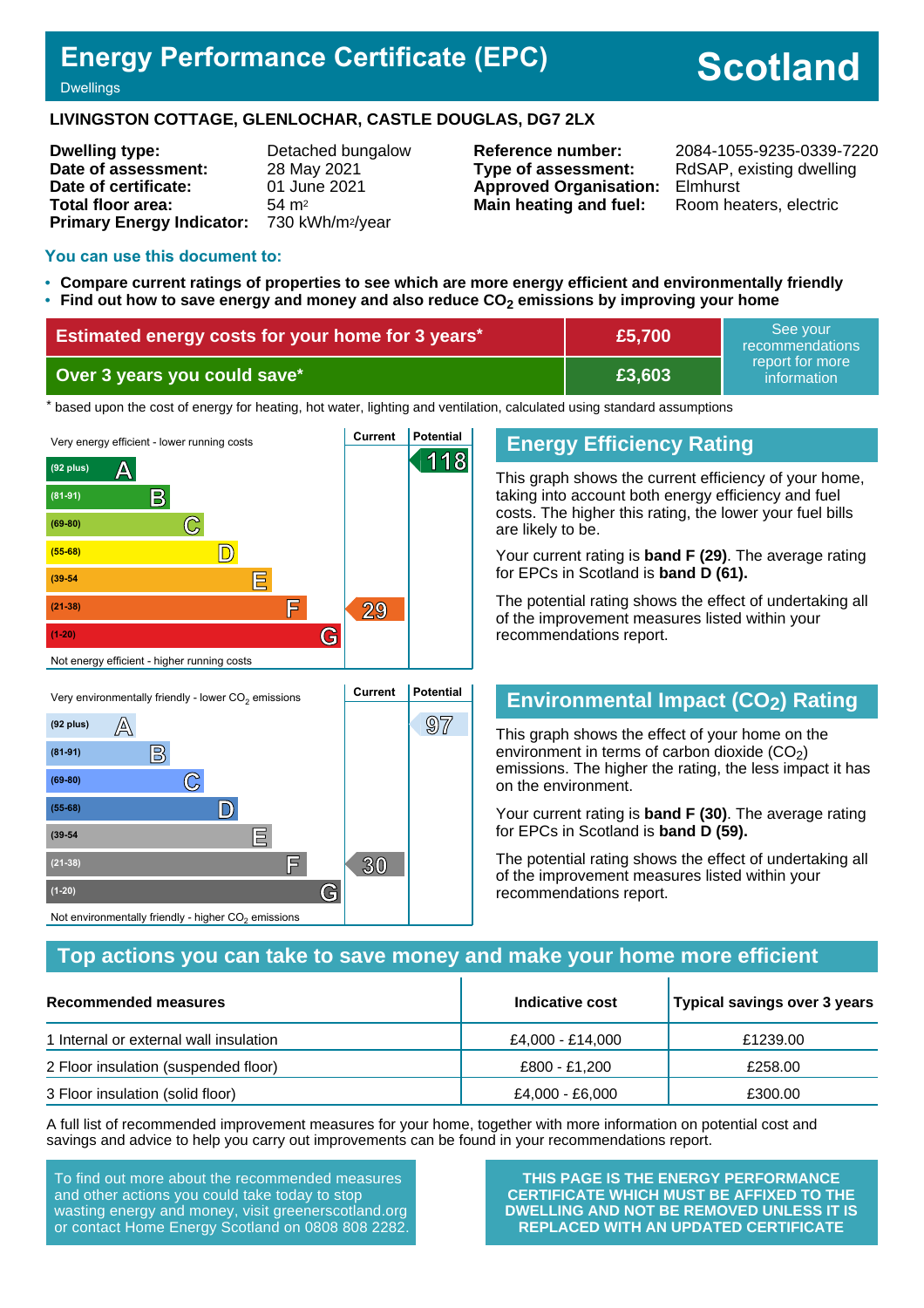## LIVINGSTON COTTAGE, GLENLOCHAR, CASTLE DOUGLAS, DG7 2LX 01 June 2021 RRN: 2084-1055-9235-0339-7220

## **Summary of the energy performance related features of this home**

This table sets out the results of the survey which lists the current energy-related features of this home. Each element is assessed by the national calculation methodology; 1 star = very poor (least efficient), 2 stars = poor, 3 stars = average, 4 stars = good and 5 stars = very good (most efficient). The assessment does not take into consideration the condition of an element and how well it is working. 'Assumed' means that the insulation could not be inspected and an assumption has been made in the methodology, based on age and type of construction.

| <b>Element</b>        | <b>Description</b>                                                   | <b>Energy Efficiency</b> | <b>Environmental</b> |
|-----------------------|----------------------------------------------------------------------|--------------------------|----------------------|
| Walls                 | Sandstone or limestone, as built, no insulation<br>(assumed)         | ★★☆☆☆                    | ★★☆☆☆                |
| Roof                  | Pitched, 300 mm loft insulation                                      | *****                    | *****                |
| Floor                 | Solid, no insulation (assumed)<br>Suspended, no insulation (assumed) |                          |                      |
| Windows               | Partial secondary glazing                                            | ★★☆☆☆                    | ★★☆☆☆                |
| Main heating          | Room heaters, electric                                               | $\bigstar$ * * * *       | ★★☆☆☆                |
| Main heating controls | Appliance thermostats                                                | ★★★★☆                    | ★★★★☆                |
| Secondary heating     | None                                                                 |                          |                      |
| Hot water             | Electric immersion, off-peak                                         | ★★☆☆☆                    | ★★☆☆☆                |
| Lighting              | Low energy lighting in 71% of fixed outlets                          | ★★★★★                    | *****                |

## **The energy efficiency rating of your home**

Your Energy Efficiency Rating is calculated using the standard UK methodology, RdSAP. This calculates energy used for heating, hot water, lighting and ventilation and then applies fuel costs to that energy use to give an overall rating for your home. The rating is given on a scale of 1 to 100. Other than the cost of fuel for electrical appliances and for cooking, a building with a rating of 100 would cost almost nothing to run.

As we all use our homes in different ways, the energy rating is calculated using standard occupancy assumptions which may be different from the way you use it. The rating also uses national weather information to allow comparison between buildings in different parts of Scotland. However, to make information more relevant to your home, local weather data is used to calculate your energy use,  $CO<sub>2</sub>$  emissions, running costs and the savings possible from making improvements.

## **The impact of your home on the environment**

One of the biggest contributors to global warming is carbon dioxide. The energy we use for heating, lighting and power in our homes produces over a quarter of the UK's carbon dioxide emissions. Different fuels produce different amounts of carbon dioxide for every kilowatt hour (kWh) of energy used. The Environmental Impact Rating of your home is calculated by applying these 'carbon factors' for the fuels you use to your overall energy use.

The calculated emissions for your home are 123 kg  $CO<sub>2</sub>/m<sup>2</sup>/yr$ .

The average Scottish household produces about 6 tonnes of carbon dioxide every year. Based on this assessment, heating and lighting this home currently produces approximately 6.7 tonnes of carbon dioxide every year. Adopting recommendations in this report can reduce emissions and protect the environment. If you were to install all of these recommendations this could reduce emissions by 6.0 tonnes per year. You could reduce emissions even more by switching to renewable energy sources.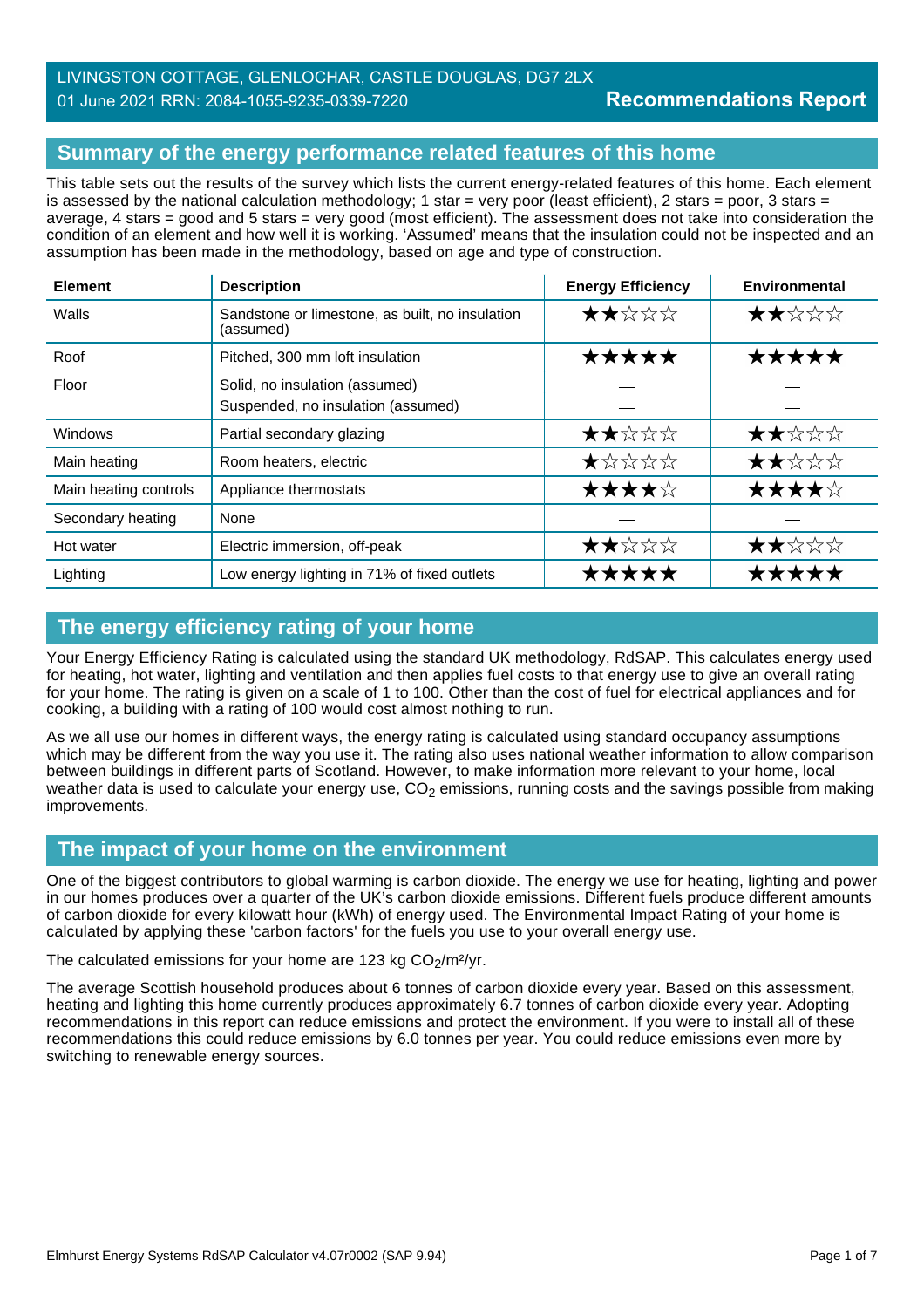## **Estimated energy costs for this home**

| <b>Editional city of the couple of the figure</b> |                             |                               |                                 |  |
|---------------------------------------------------|-----------------------------|-------------------------------|---------------------------------|--|
|                                                   | <b>Current energy costs</b> | <b>Potential energy costs</b> | <b>Potential future savings</b> |  |
| <b>Heating</b>                                    | £4,332 over 3 years         | £1,590 over 3 years           |                                 |  |
| <b>Hot water</b>                                  | £1,197 over 3 years         | £306 over 3 years             | You could                       |  |
| Lighting                                          | £171 over 3 years           | £201 over 3 years             | save £3,603                     |  |
|                                                   | Totals £5,700               | £2,097                        | over 3 years                    |  |

These figures show how much the average household would spend in this property for heating, lighting and hot water. This excludes energy use for running appliances such as TVs, computers and cookers, and the benefits of any electricity generated by this home (for example, from photovoltaic panels). The potential savings in energy costs show the effect of undertaking all of the recommended measures listed below.

## **Recommendations for improvement**

The measures below will improve the energy and environmental performance of this dwelling. The performance ratings after improvements listed below are cumulative; that is, they assume the improvements have been installed in the order that they appear in the table. Further information about the recommended measures and other simple actions to take today to save money is available from the Home Energy Scotland hotline which can be contacted on 0808 808 2282. Before carrying out work, make sure that the appropriate permissions are obtained, where necessary. This may include permission from a landlord (if you are a tenant) or the need to get a Building Warrant for certain types of work.

| <b>Recommended measures</b> |                                                                    |                        | <b>Typical saving</b> | <b>Rating after improvement</b>              |                    |
|-----------------------------|--------------------------------------------------------------------|------------------------|-----------------------|----------------------------------------------|--------------------|
|                             |                                                                    | <b>Indicative cost</b> | per year              | <b>Energy</b>                                | <b>Environment</b> |
|                             | Internal or external wall insulation                               | £4,000 - £14,000       | £413                  | E 42                                         | <b>E 40</b>        |
| 2                           | Floor insulation (suspended floor)                                 | £800 - £1,200          | £86                   | E 45                                         | E 42               |
| 3                           | Floor insulation (solid floor)                                     | £4,000 - £6,000        | £100                  | E 49                                         | E 45               |
| 4                           | Draughtproofing                                                    | £80 - £120             | £22                   | E 50                                         | E46                |
| 5                           | High heat retention storage heaters and<br>dual immersion cylinder | £1,200 - £1,800        | £430                  | C <sub>70</sub>                              | <b>E 49</b>        |
| 6                           | Solar water heating                                                | £4,000 - £6,000        | £60                   | 72<br>$\mathbb{C}% _{k}^{X\left( 1\right) }$ | E 54               |
| $\overline{7}$              | Replace single glazed windows with low-<br>E double glazed windows | £3,300 - £6,500        | £60                   | 74<br>$\mathbb{C}$                           | D 58               |
| 8                           | High performance external doors                                    | £1,000                 | £29                   | 75<br>$\mathbb{C}% _{n}^{X}$                 | 60<br> D           |
| 9                           | Solar photovoltaic panels, 2.5 kWp                                 | £3,500 - £5,500        | £337                  | <b>B</b> 89                                  | 72<br>$\mathbb{C}$ |
| 10                          | Wind turbine                                                       | £15,000 - £25,000      | £727                  | A 118                                        | A 97               |

#### **Alternative measures**

There are alternative improvement measures which you could also consider for your home. It would be advisable to seek further advice and illustration of the benefits and costs of such measures.

• Biomass boiler (Exempted Appliance if in Smoke Control Area)

• Air or ground source heat pump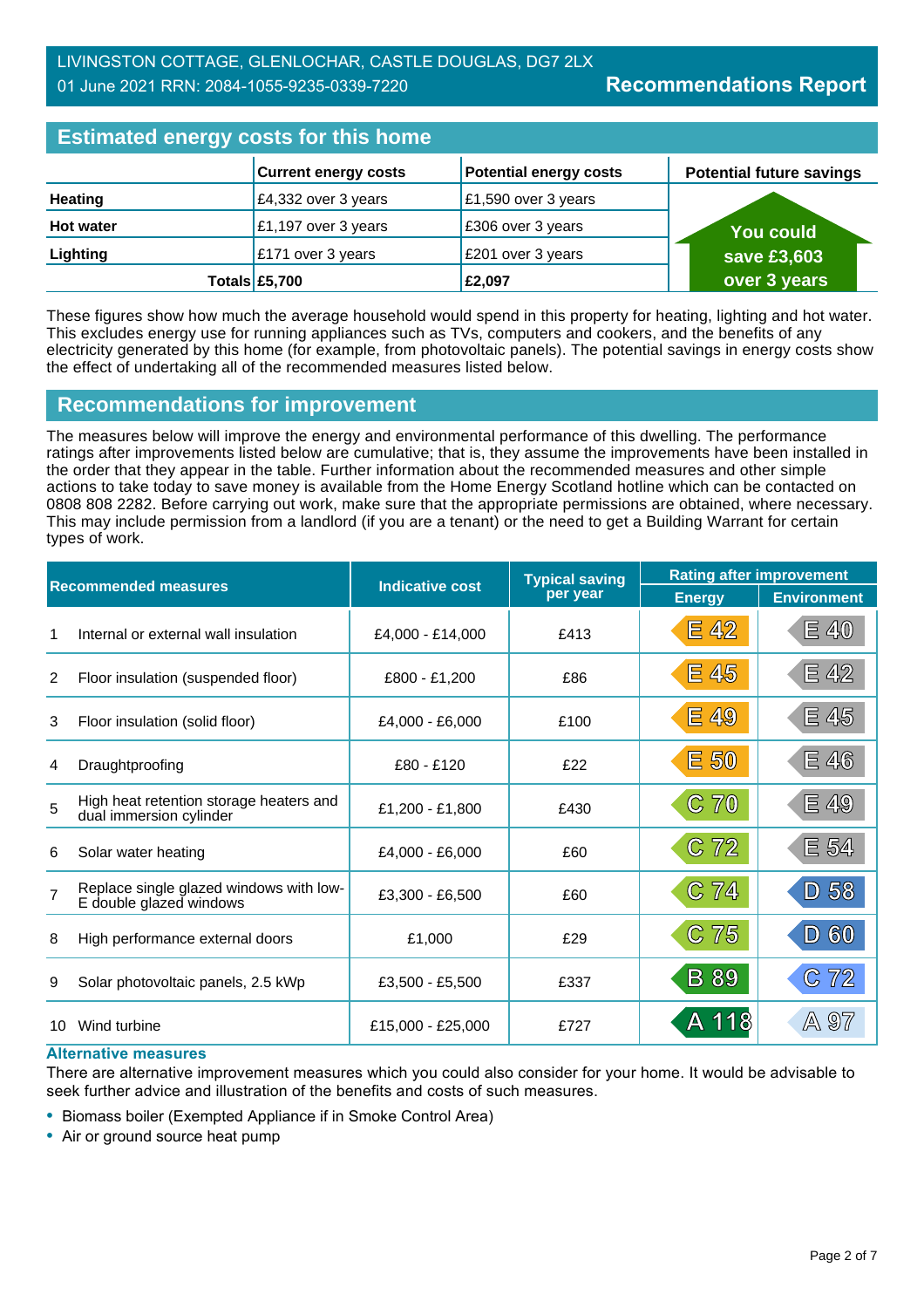## LIVINGSTON COTTAGE, GLENLOCHAR, CASTLE DOUGLAS, DG7 2LX 01 June 2021 RRN: 2084-1055-9235-0339-7220

## **Choosing the right improvement package**

For free and impartial advice on choosing suitable measures for your property, contact the Home Energy Scotland hotline on 0808 808 2282 or go to www.greenerscotland.org.

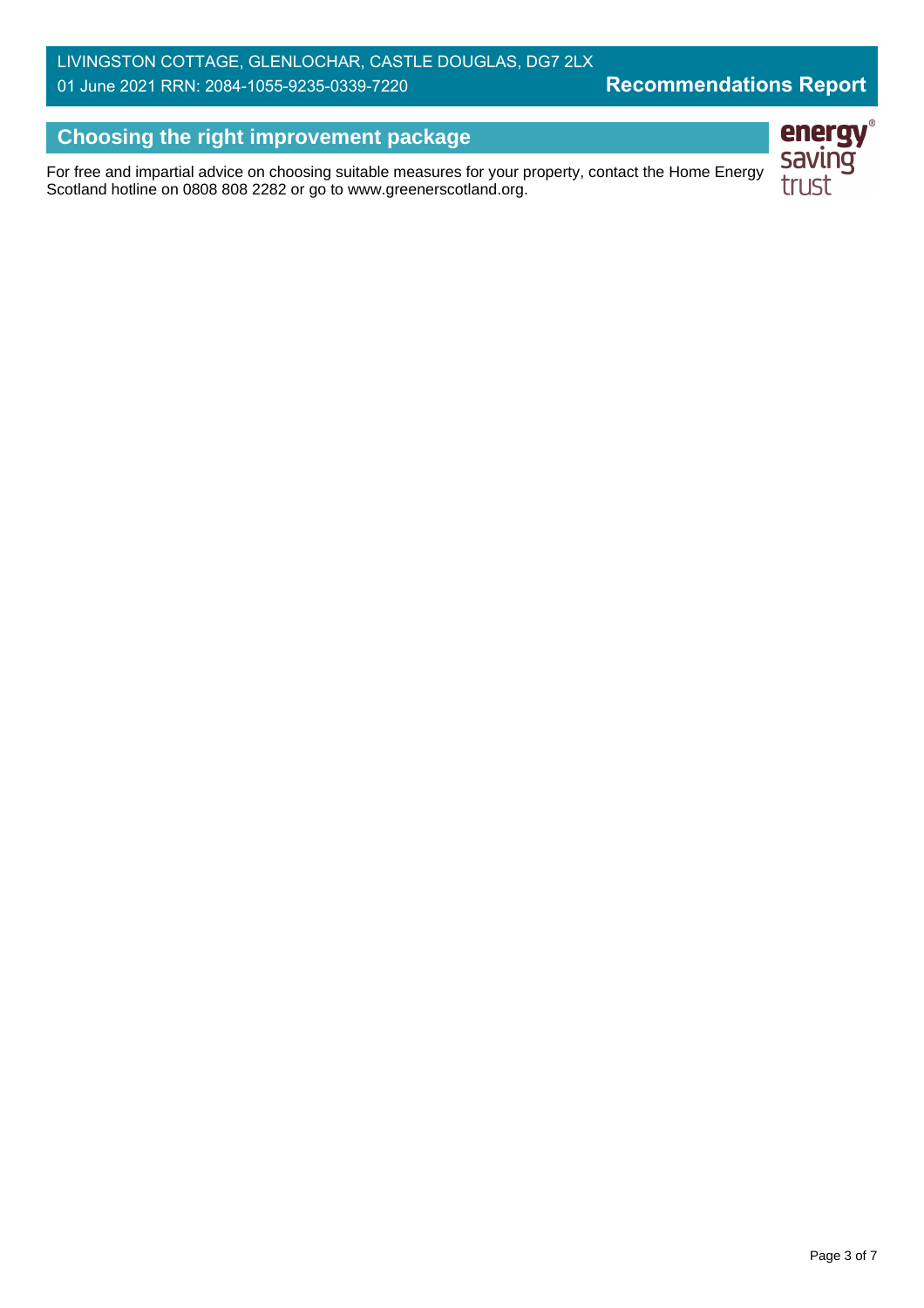## **About the recommended measures to improve your home's performance rating**

This section offers additional information and advice on the recommended improvement measures for your home

#### **1 Internal or external wall insulation**

Internal or external wall insulation involves adding a layer of insulation to either the inside or the outside surface of the external walls, which reduces heat loss and lowers fuel bills. As it is more expensive than cavity wall insulation it is only recommended for walls without a cavity, or where for technical reasons a cavity cannot be filled. Internal insulation, known as dry-lining, is where a layer of insulation is fixed to the inside surface of external walls; this type of insulation is best applied when rooms require redecorating. External solid wall insulation is the application of an insulant and a weather-protective finish to the outside of the wall. This may improve the look of the home, particularly where existing brickwork or rendering is poor, and will provide longlasting weather protection. Further information can be obtained from the National Insulation Association (www.nationalinsulationassociation.org.uk). It should be noted that a building warrant is required for the installation of external wall insulation. Planning permission may also be required and that building regulations apply to external insulation so it is best to check with your local authority on both issues.

#### **2 Floor insulation (suspended floor)**

Insulation of a floor will significantly reduce heat loss; this will improve levels of comfort, reduce energy use and lower fuel bills. Suspended floors can often be insulated from below but must have adequate ventilation to prevent dampness; seek advice about this if unsure. Further information about floor insulation is available from many sources including www.energysavingtrust.org.uk/scotland/Insulation/Floor-insulation. Building regulations generally apply to this work so it is best to check with your local authority building standards department.

#### **3 Floor insulation (solid floor)**

Insulation of a floor will significantly reduce heat loss; this will improve levels of comfort, reduce energy use and lower fuel bills. Insulating solid floors can present challenges; insulation laid on top of existing solid floors may impact on existing doors and finishes whilst lifting of a solid floor to insert insulation below will require consideration of the potential effect on both structural stability and damp proofing. It is advised to seek advice from a Chartered Structural Engineer or a registered Architect about this if unsure. Further information about floor insulation is available from many sources including www.energysavingtrust.org.uk/scotland/Insulation/Floorinsulation. Building regulations generally apply to this work and may also require a building warrant so it is best to check with your local authority building standards department.

#### **4 Draughtproofing**

Fitting draughtproofing, strips of insulation around windows and doors, will improve the comfort in the home. A contractor can be employed but draughtproofing can be installed by a competent DIY enthusiast.

#### **5 High heat retention storage heaters**

Modern storage heaters are less expensive to run than the direct acting, on-peak heating system in the property. A dual-rate electricity supply is required to provide the off-peak electricity that these heaters use; this is easily obtained by contacting the energy supplier. Ask for a quotation for high heat retention heaters with automatic charge and output controls. A dual-immersion cylinder, which can be installed at the same time, will provide cheaper hot water than the system currently installed. Installations should be in accordance with the national wiring standards. Building regulations generally apply to this work and a building warrant may be required, so it is best to check with your local authority building standards department and seek advice from a qualified electrical heating engineer. Ask the engineer to explain the options, which might also include switching to other forms of electric heating.

#### **6 Solar water heating**

A solar water heating panel, usually fixed to the roof, uses the sun to pre-heat the hot water supply. This can significantly reduce the demand on the heating system to provide hot water and hence save fuel and money. Planning permission might be required, building regulations generally apply to this work and a building warrant may be required, so it is best to check these with your local authority. You could be eligible for Renewable Heat Incentive payments which could appreciably increase the savings beyond those shown on your EPC, provided that both the product and the installer are certified by the Microgeneration Certification Scheme (or equivalent). Details of local MCS installers are available at www.microgenerationcertification.org.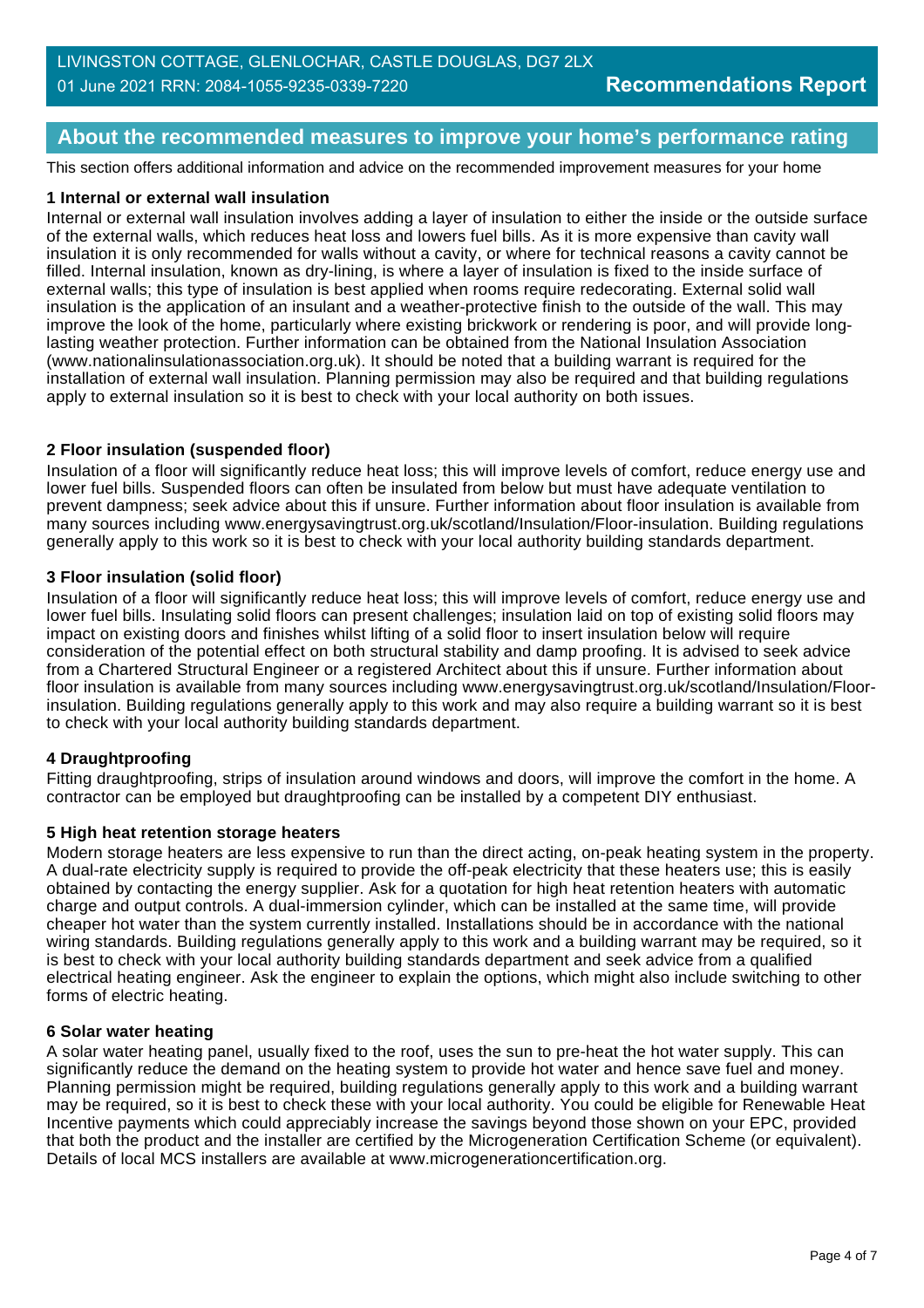#### **7 Double glazed windows**

Double glazing is the term given to a system where two panes of glass are made up into a sealed unit. Replacing existing single-glazed windows with double-glazed windows will improve comfort in the home by reducing draughts and cold spots near windows. Double-glazed windows may also reduce noise, improve security and combat problems with condensation. Building regulations apply to this work and planning permission may also be required, so it is best to check with your local authority on what standards need to be met. A building warrant is not required if the windows comply with the current requirements.

#### **8 High performance external doors**

High performance external doors contain insulation and lose heat at about half the rate of conventional external doors. Building regulations generally apply to this work, so it is best to check this your local authority building standards department.

#### **9 Solar photovoltaic (PV) panels**

A solar PV system is one which converts light directly into electricity via panels placed on the roof with no waste and no emissions. This electricity is used throughout the home in the same way as the electricity purchased from an energy supplier. Planning permission might be required, building regulations generally apply to this work and a building warrant may be required, so it is best to check with your local authority. The assessment does not include the effect of any Feed-in Tariff which could appreciably increase the savings that are shown on this EPC for solar photovoltaic panels, provided that both the product and the installer are certified by the Microgeneration Certification Scheme (or equivalent). Details of local MCS installers are available at www.microgenerationcertification.org.

#### **10 Wind turbine**

A wind turbine provides electricity from wind energy. This electricity is used throughout the home in the same way as the electricity purchased from an energy supplier. Wind turbines are not suitable for all properties. The system's effectiveness depends on local wind speeds and the presence of nearby obstructions, and a site survey should be undertaken by an accredited installer. Planning permission might be required and building regulations generally apply to this work and a building warrant may be required, so it is best to check these with your local authority. The assessment does not include the effect of any Feed-in Tariff which could appreciably increase the savings that are shown on this EPC for a wind turbine, provided that both the product and the installer are certified by the Microgeneration Certification Scheme (or equivalent). Details of local MCS installers are available at www.microgenerationcertification.org.

#### **Low and zero carbon energy sources**

Low and zero carbon (LZC) energy sources are sources of energy that release either very little or no carbon dioxide into the atmosphere when they are used. Installing these sources may help reduce energy bills as well as cutting carbon.

#### **LZC energy sources present:** There are none provided for this home

#### **Your home's heat demand**

You could receive Renewable Heat Incentive (RHI) payments and help reduce carbon emissions by replacing your existing heating system with one that generates renewable heat and, where appropriate, having your loft insulated and cavity walls filled. The estimated energy required for space and water heating will form the basis of the payments. For more information go to www.energysavingtrust.org.uk/scotland/rhi.

| <b>Heat demand</b>           | <b>Existing dwelling</b> | Impact of loft<br>insulation | Impact of cavity<br>wall insulation | Impact of solid wall<br>insulation |
|------------------------------|--------------------------|------------------------------|-------------------------------------|------------------------------------|
| Space heating (kWh per year) | 9.458                    | N/A                          | N/A                                 | (2.707)                            |
| Water heating (kWh per year) | 3.166                    |                              |                                     |                                    |

### **Addendum**

This dwelling has stone walls and so requires further investigation to establish whether these walls are of cavity construction and to determine which type of wall insulation is best suited.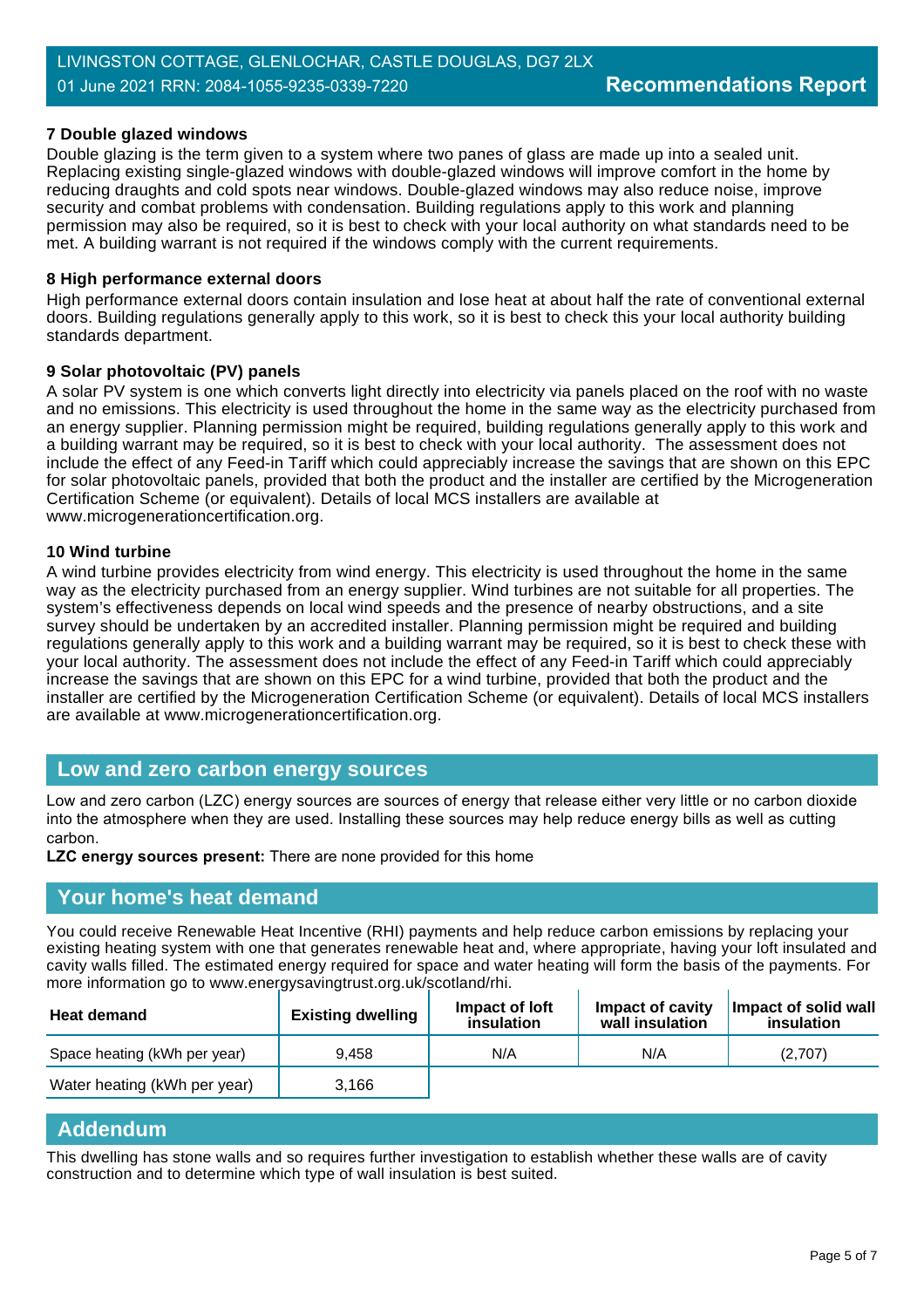## LIVINGSTON COTTAGE, GLENLOCHAR, CASTLE DOUGLAS, DG7 2LX 01 June 2021 RRN: 2084-1055-9235-0339-7220

## **About this document**

This Recommendations Report and the accompanying Energy Performance Certificate are valid for a maximum of ten years. These documents cease to be valid where superseded by a more recent assessment of the same building carried out by a member of an Approved Organisation.

The Energy Performance Certificate and this Recommendations Report for this building were produced following an energy assessment undertaken by an assessor accredited by Elmhurst (www.elmhurstenergy.co.uk), an Approved Organisation Appointed by Scottish Ministers. The certificate has been produced under the Energy Performance of Buildings (Scotland) Regulations 2008 from data lodged to the Scottish EPC register. You can verify the validity of this document by visiting www.scottishepcregister.org.uk and entering the report reference number (RRN) printed at the top of this page.

| Assessor's name:            | Mr. Scott Morton                     |
|-----------------------------|--------------------------------------|
| Assessor membership number: | EES/022127                           |
| Company name/trading name:  | <b>Allied Surveyors Scotland Plc</b> |
| Address:                    | 35 Buccleuch Street                  |
|                             | Dumfries                             |
|                             | DG1 2AB                              |
| Phone number:               | 01387 254425                         |
| Email address:              | dumfries@alliedsurveyors.com         |
| Related party disclosure:   | No related party                     |

If you have any concerns regarding the content of this report or the service provided by your assessor you should in the first instance raise these matters with your assessor and with the Approved Organisation to which they belong. All Approved Organisations are required to publish their complaints and disciplinary procedures and details can be found online at the web address given above.

#### **Use of this energy performance information**

Once lodged by your EPC assessor, this Energy Performance Certificate and Recommendations Report are available to view online at www.scottishepcregister.org.uk, with the facility to search for any single record by entering the property address. This gives everyone access to any current, valid EPC except where a property has a Green Deal Plan, in which case the report reference number (RRN) must first be provided. The energy performance data in these documents, together with other building information gathered during the assessment is held on the Scottish EPC Register and is available to authorised recipients, including organisations delivering energy efficiency and carbon reduction initiatives on behalf of the Scottish and UK governments. A range of data from all assessments undertaken in Scotland is also published periodically by the Scottish Government. Further information on these matters and on Energy Performance Certificates in general, can be found at www.gov.scot/epc.